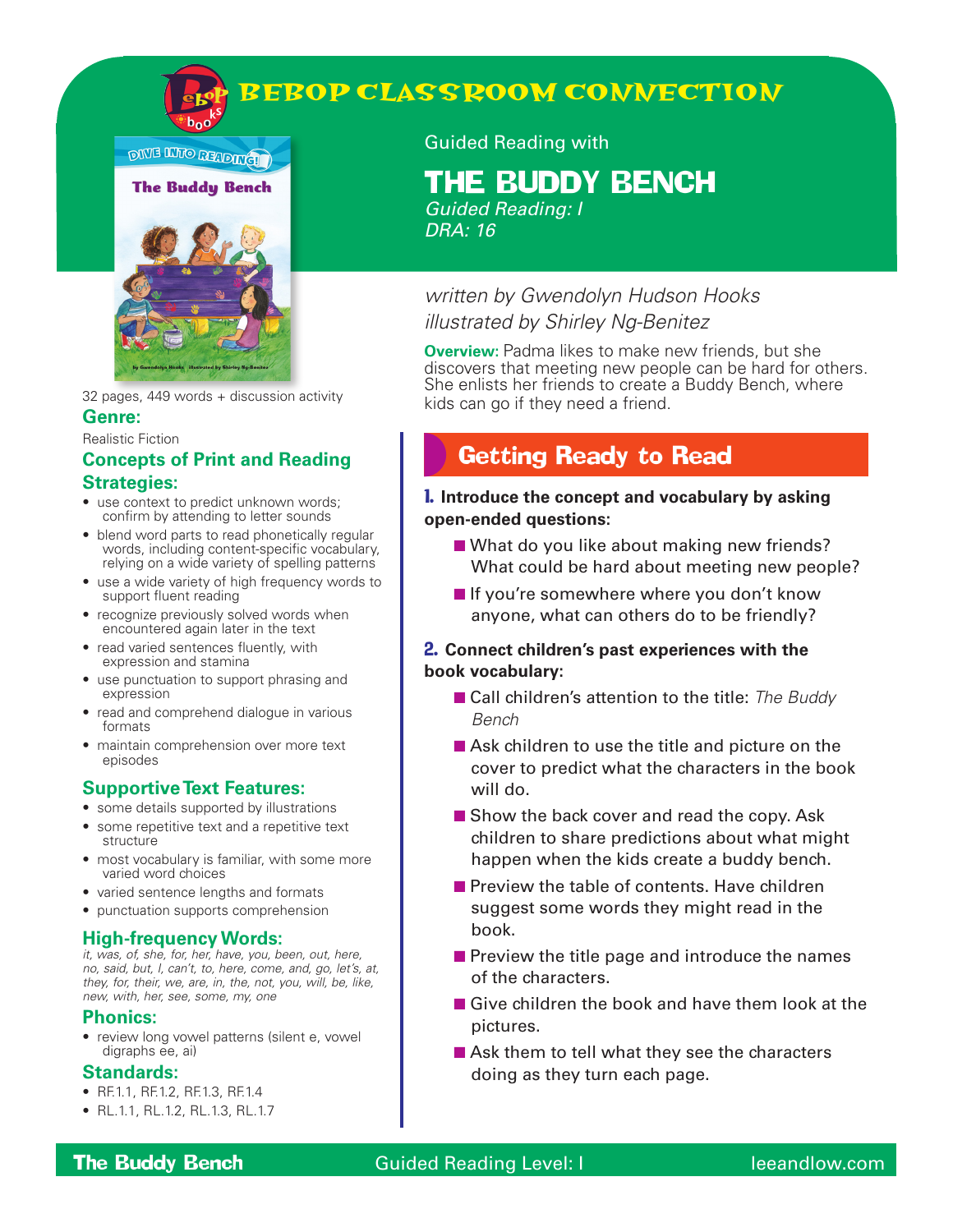#### 3. **Remind children of the strategies they know and can use with unfamiliar words:**

- Ask them, "What will you do if you come to a word that you don't know?"
- Encourage children to look for chunks of words they know and to blend the sounds quickly.
- Suggest that children read on past an unfamiliar word in order to use the context of the story and sentence to unlock the meaning of the word.
- Tell children to think what they know about the subject or topic of this book. Then encourage them to choose a word that makes sense in the sentence.

#### 4. **Be aware of the following text features:**

- Books in the Confetti Kids series (https:// www.leeandlow.com/collections/confettikids-series-collection) follow friends Lily, Padma, Pablo, Henry, and Mei on their imaginative adventures throughout the city.
- Page 1, the title page, has a picture that introduces all of the children in the story.
- Page 3, the contents page, has a picture of the neighborhood featured in the story.
- The book contains numerous highfrequency words and many other familiar words.
- Content-specific vocabulary words and phrases include: buddy, "jumped rope," lonely, army pilot.
- The story is divided into three brief chapters. Each chapter includes a mix of short and medium-length descriptive sentences, and dialogue assigned with the words "said" or "asked." Each illustrated page includes 3-6 lines of text.
- The story is written in narrative form; dialogue is interspersed with narrative.
- All the sentences are different; there are

no text patterns.

- There are different number of sentences on each page; many sentences require a return sweep.
- The pictures enhance the story, but most of the story is told in the text.

**Guided Reading Note:** Level I is the benchmark for the end of first grade. Children reading at level I are in an early fluent stage, and the focus emphasizes comprehension and independent reading. Most of the reading should be done silently. Children read the book with a specific purpose, to understand the story. They are also encouraged to: 1) independently apply their reading skills and strategies, 2) make connections between their own experiences and the story, and 3) "get" the author's message and be able to discuss it with other readers. Most importantly, children should feel confident and eager to read. This is a time to build fluency and independence as children read a variety of genres and develop a sense of reading for different purposes.

### Reading the Book

1. **Set a purpose by telling children to read the book to find out about what happens when the friends make a buddy bench.**

2. **Have children read the story silently.** Each child should be reading at his or her own pace. Listen to children as they read by leaning close or bending down beside each child. After the group has read a few pages, check on comprehension with simple questions, such as: "What is the story about?" or "Tell me how the story begins." As they read, watch for indications of comprehension: changes in facial expression, giggles, audible comments, rereading, turning back to a page. You may want to make notations about what you observe.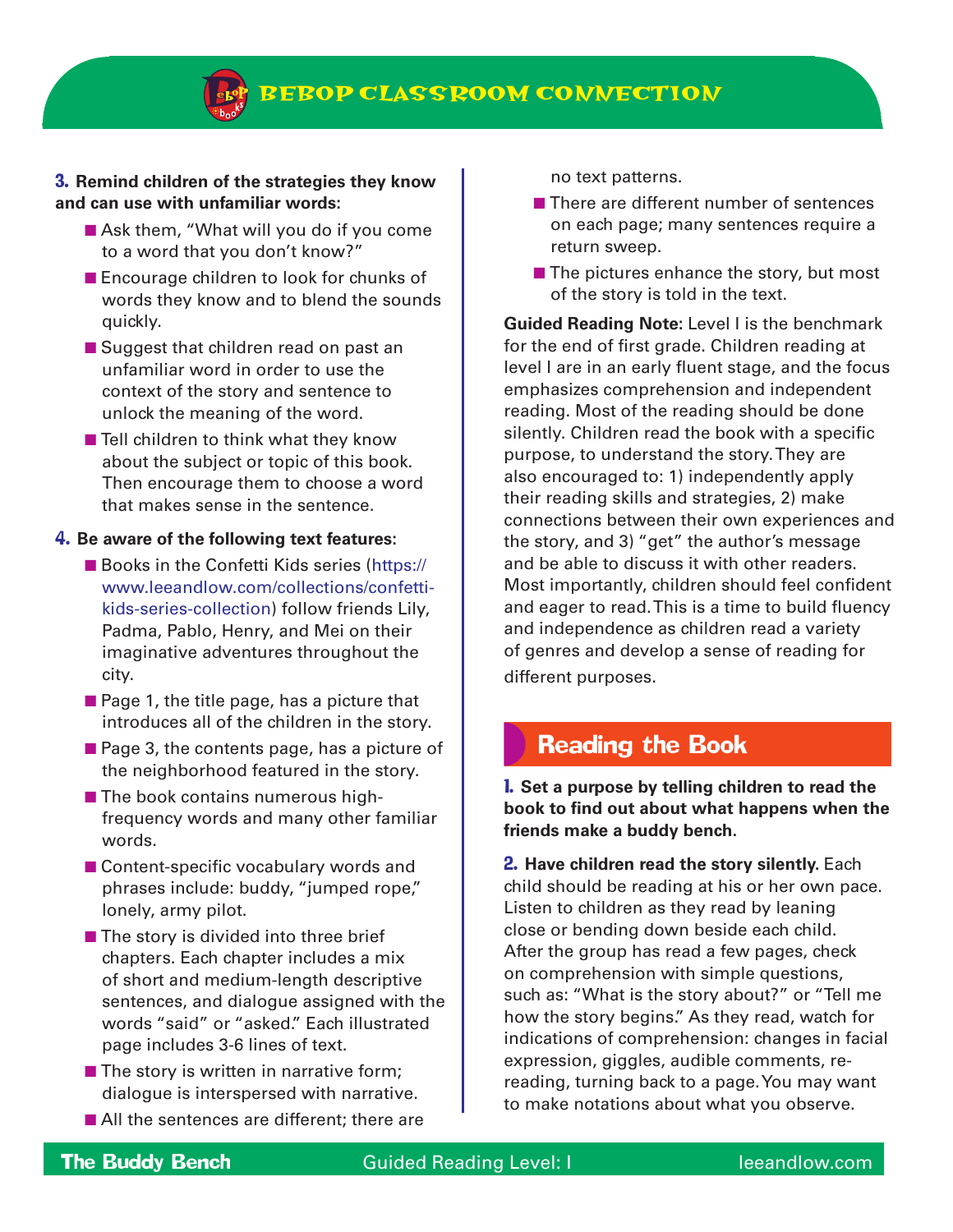#### 3. **Look for these reading behaviors during the first reading:**

- Do they rely on the print while reading?
- Do they have a strong sight vocabulary?
- Do they use known sound chunks to read unknown words?
- Are they showing signs of understanding the story?
- Are they monitoring meaning and rereading when they lose meaning?
- Do they easily move from page to page?
- Are they using punctuation to gain meaning?
- How are they dealing with conversations in the text
- Do they make accurate predictions?
- Are they connecting the text to their own experiences?
- Do they react to the text even though they are reading silently?
- Are they drawing conclusions and making inferences?

#### 4. **As children read, note what they are doing. Help them build independence by being available, but not intervening too quickly**

- Watch for changes in children's facial expressions and use these signals to ask questions, such as: "What made you smile?" or "Where do you need some help?"
- Encourage children's attempts by making comments, such as: "I like how you are using a different strategy when the first one you tried didn't work."
- If children are struggling with deciding which strategy to use, suggest a specific strategy that would help them get meaning in the most efficient way, such as, "Did you think about chunking the word?"

#### 5. **Possible teaching points to address based on your observations:**

- Call attention to all the high-frequency words children have learned and used.
- Review how to find a known part or sound chunk in an unknown word.
- Show children how to use analogies to move from the known to the unknown when encountering new words.
- Work with suffixes and prefixes.
- Review using grammar (syntax) to unlock words by considering the sentence structure or parts of speech in the sentence.
- Explore the story grammar–characters, setting, problem, solution, and so on.
- Review how to determine what is important in a picture or sentence.
- Model asking questions or making "I wonder…" statements to extend comprehension.
- Review using punctuation marks to quide the meaning-making process. Discuss the use of question marks, exclamation points, and commas as clues to reading with a particular kind of expression or inflection. Talk about the use of quotation marks to indicate dialogue.
- Call attention to the sequence of events in the story.
- Model how to revisit the text to find specific examples or ideas in the story.
- Model how to use the repeating patterns in the text to solve words and read fluently
- Ask children to pause at the end of a chapter to recall events and check comprehension.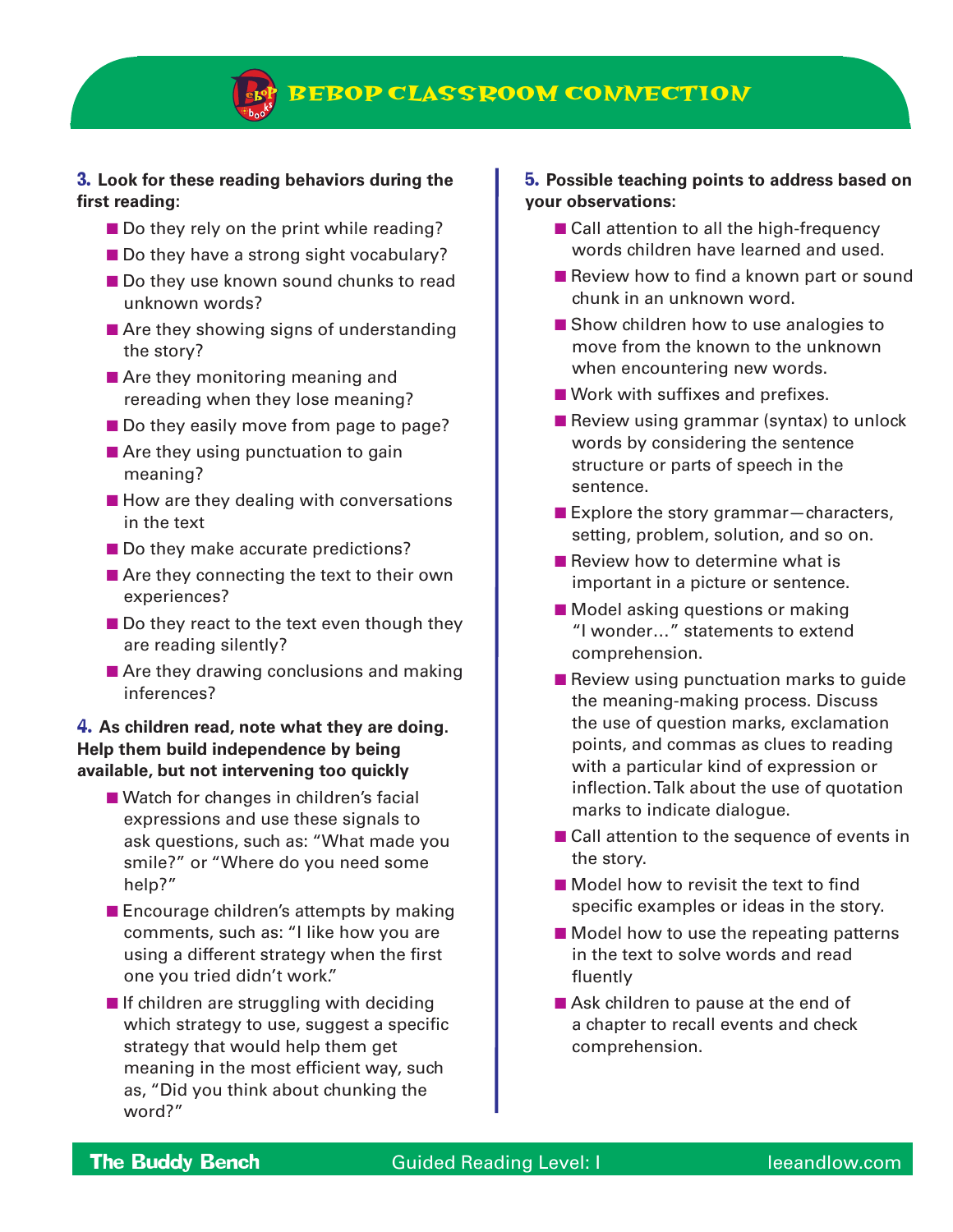

# After the First Reading

1. **Have children confirm their predictions and talk about what happened when the friends made a buddy bench.**

#### 2. **Ask questions like:**

- What happened when the friends arrived for the first day of school? How did Padma react to finding out she wasn't in her friends' class? What does her reaction tell you about her as a person?
- What did seeing the boy alone by the fence make Padma think about? What are some reasons someone might have a hard time making new friends?
- How did Padma and her friends make the buddy bench?
- What happened after the buddy bench was finished?
- How did the friends react when they finally saw someone sitting on the buddy bench? What did they find out about Zander? How do you think he felt about the buddy bench?
- Thinking about your own experience, why do you think Padma was excited for the new school year to start?
- How did Padma solve her problem of seeing her friends even though they weren't in the same class anymore?
- Lily says, "It's not easy for everyone to make new friends." What do you think can be hard about making new friends?
- How does the Buddy Bench help students make friends at school?
- Do you think a Buddy Bench can work other places outside of a school? Why or why not?
- Why do the students ask the principal for help and permission?
- What activities do you recommend are great for meeting new people and making friends?
- Do you think a Buddy Bench would work at your school? Why or why not?

# Second Reading

#### 1. **Have children reread the book silently, in a whisper voice, or to a partner.**

2. **This is a time for assessment.** Keeping notes on children's progress during a guided reading session will be a helpful resource for giving children on-going feedback about themselves as readers, as well as helping you record how they develop over time.

- While they are reading, watch what children do and what they use from the teaching time.
- You might also take a running record on one child as an assessment of the child's reading behavior.
- You might also listen in on each individual reader, observing as children use appropriate or inappropriate strategies. This information will be valuable for any additional strategy discussions after the second reading.

### Cross-Curricular Activities

#### Language Arts

Have students work in small groups to act out various scenes from the story, reading the dialogue provided and having one student act as the narrator.

Have students write 1-2 summary sentences of each chapter on post-it notes. Have them read the notes to retell the story. Or, ask students to use the "Somebody/wanted/but/so/then" framework to practice summarizing the story.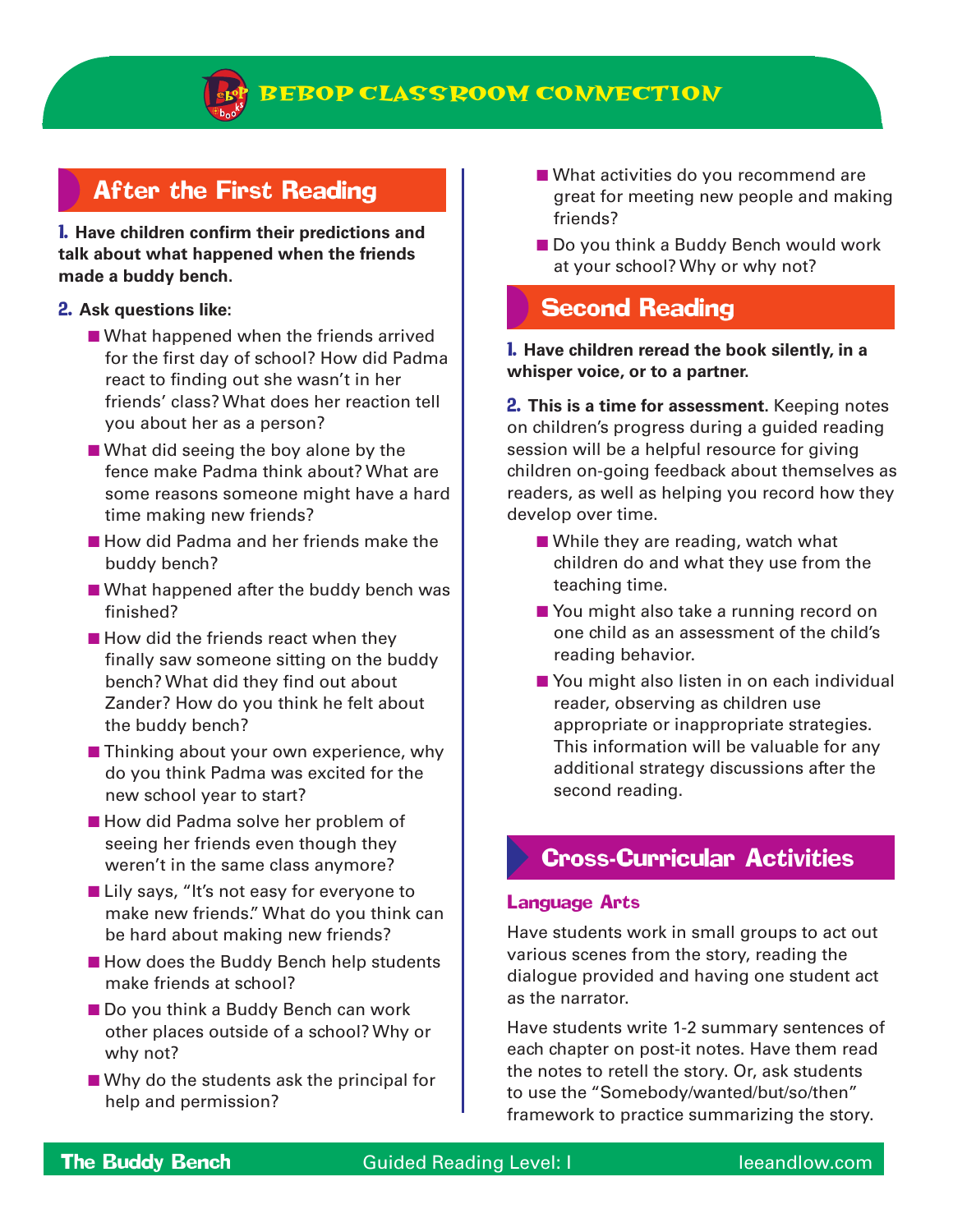Talk about how the story focused mostly on Padma's point of view. Imagine how the story might have sounded different if told by Zander.

Read other books in the Confetti Kids series (https://www.leeandlow.com/collections/confettikids-series-collection). Make connections between texts, especially related to gathering knowledge about each individual character.

Have students read or read aloud other books about making friends at school, such as *David's Drawings* (https://www.leeandlow.com/books/ david-s-drawings), *Elizabeti's School* (https:// www.leeandlow.com/books/elizabeti-s-school) or *Moony Luna/Luna, Lunita Lunera* (https://www. leeandlow.com/books/moony-luna-luna-lunitalunera). Make connections between texts.

Read the other Confetti Kids story featuring Padma: *Block Party* (https://www.leeandlow. com/books/block-party--2). Encourage students to compare how Padma is similar and different in the story. Do a character analysis of Padma in each story noting her feelings, thoughts, dialogue, actions, and character traits. How does she change from the beginning to the end of each story?

#### **Mathematics**

Have children sort the mode of transit (walking, subway, bus) in the story by fastest to slowest, cheapest to most expensive, quietest to noisiest, and so on.

Have children share the typical way they get to school: walking, carpool or car, public or school bus, subway, bike, commuter train, and so on. Record children's answers on the whiteboard or a chart. Make a bar graph showing children's answers. Discuss which way is the most popular.

#### Social Studies

Discuss the questions in the back of the book and complete the activities about brainstorming pros and cons of a buddy bench and writing

a letter to the school principal describing the benefits of a buddy bench. Or, brainstorm other suggestions for helping students make friends. If possible, make and carry out a real action plan.

Brainstorm scenarios in which someone might feel lonely, using scenarios from the book to get started (e.g, recess, school lunch, first day of school.) Role play friendly ways to reach out to someone. Be sure to include a scenario about respecting someone's wishes if they choose to remain alone.

Have students make posters with speech and thought bubbles that encourage people to consider others' feelings and be welcoming and inclusive. For example, draw a child sitting alone at lunch with a thought bubble saying, "I'm lonely" and a group of children saying, "Do you want to come sit with us?"

#### Physical Education

Play buddy-themed tag games such as Freeze Tag (in which players have to help each other by "unfreezing" friends who are tagged) or Blob Tag (in which players join into a "blob" as they're tagged and work together to tag others.